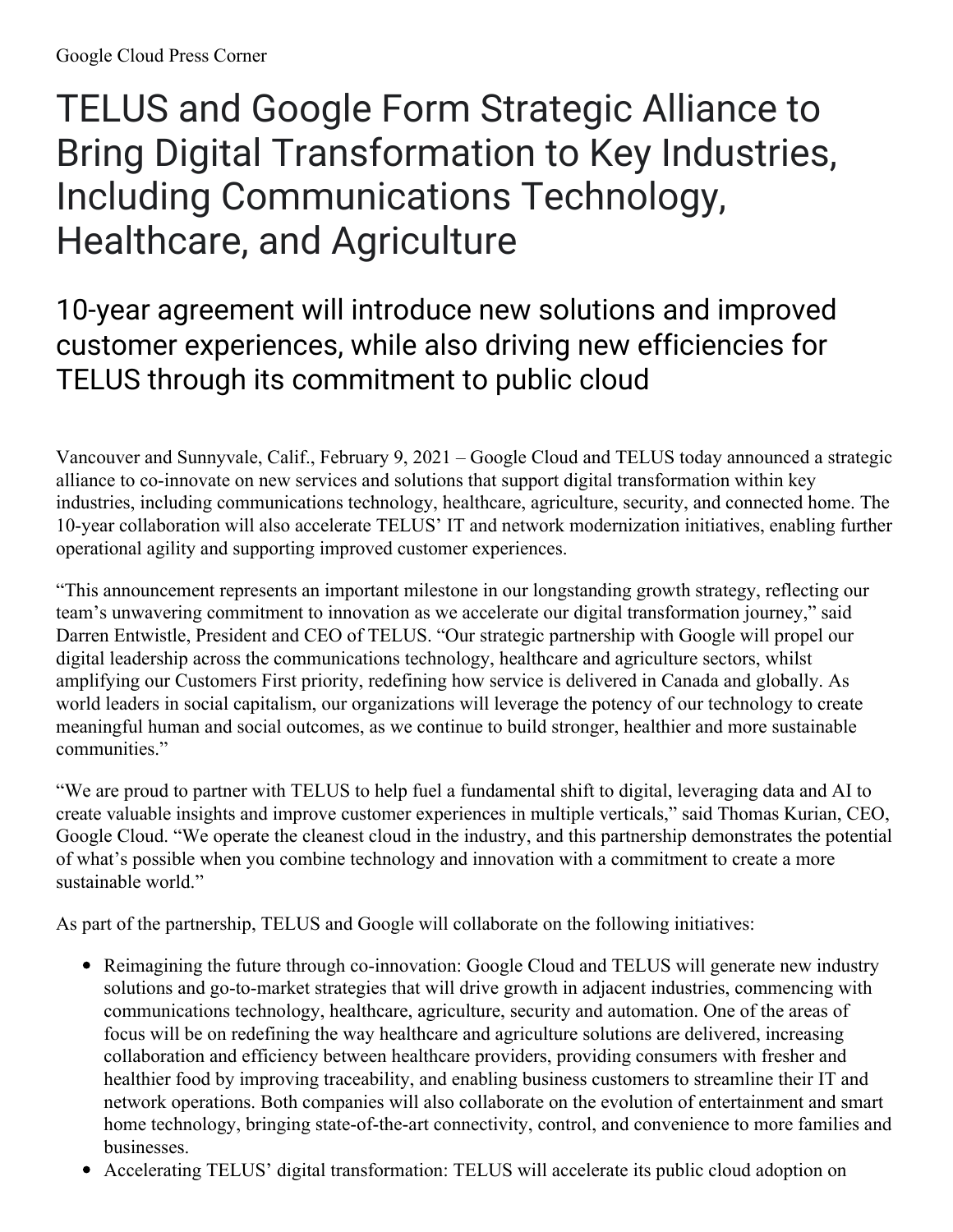Google Cloud's enterprise platform to drive greater operational efficiency of its core IT and network infrastructure. Through this partnership, Google Cloud will also become one of TELUS' partners in the delivery of 5G services and Multi-Access Edge Computing (MEC), which leverages Google Cloud's managed application platform, Anthos. TELUS will utilize Google Cloud Contact Center AI to reinvent the customer experience, improving customer interactions and realizing significant savings. To increase growth opportunities, TELUS can expect enhanced agility, scalability, and reliability across its wireless and wireline services and numerous lines of business including security, agriculture and healthcare.

Embracing sustainability and social responsibility: As recognized global leaders in corporate social responsibility, TELUS and Google Cloud will prioritize working together to improve the social, economic, environmental, and health outcomes for Canadians. TELUS and Google Cloud will strengthen their respective commitments to building a more sustainable world through technology by reducing TELUS' carbon footprint, creating value along the entire supply chain for businesses significantly impacted by COVID-19, and optimizing industry solutions for social impact through data analytics and machine learning.

TELUS and Google will continue to partner with TELUS [International](http://www.telusinternational.com/), a digital customer experience (CX) innovator that designs, builds and delivers next-generation solutions for global and disruptive brands, to help enterprises achieve their digital transformation goals.

#### **About TELUS**

TELUS (TSX: T, NYSE: TU) is a dynamic, world-leading communications technology company spanning wireless, data, IP, voice, television, entertainment, video, and security. We leverage our global-leading technology and compassion to enable remarkable human outcomes. Our longstanding commitment to putting our customers first fuels every aspect of our business, making us a distinct leader in customer service excellence and loyalty. In 2020, TELUS was recognized as having the fastest wireless network in the world, reinforcing our commitment to provide Canadians with access to superior technology that connects us to the people, resources and information that make our lives better. TELUS Health is Canada's leader in digital health technology, improving access to health and wellness services and revolutionizing the flow of health information across the continuum of care. TELUS Agriculture provides innovative digital solutions